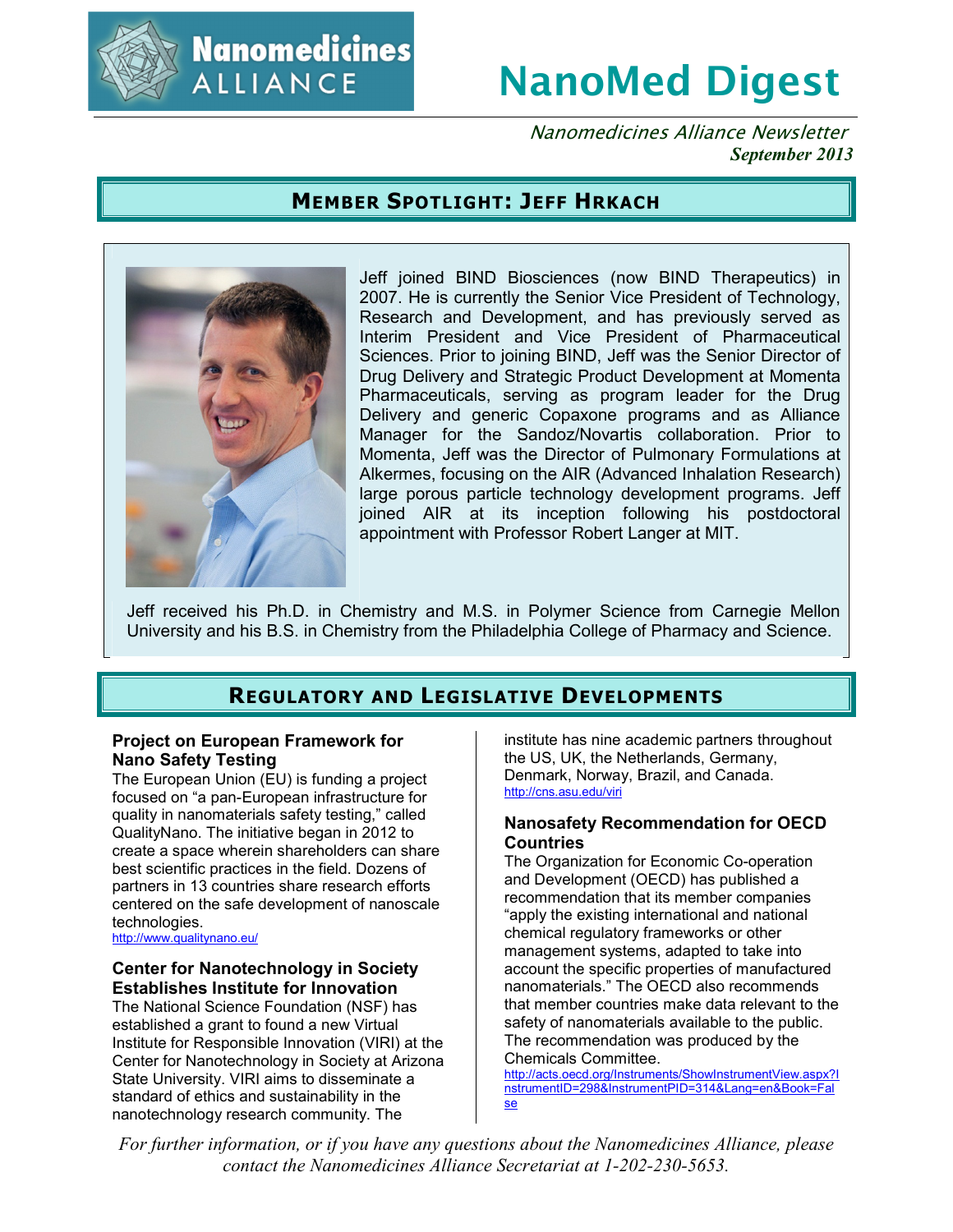## **OECD Publishes Report on Nanomaterials Risk**

The OECD has released a final report called "Co-Operation on Risk Assessment: Prioritisation of Important Issues on Risk Assessment of Manufactured Nanomaterials." The report is based on survey analysis. The report concludes that nanomaterial identification, environmental effects, exposure models, physical chemistry, and other factors are important to consider in determining the risk of manufactured nanomaterials. http://search.oecd.org/officialdocuments/displaydocumentpdf /?cote=env/jm/mono(2013)18&doclanguage=en

## **Report from NNI and OECD Symposium**

The OECD and National Nanotechnology Initiative (NNI) jointly hosted a symposium in March 2012 entitled "Assessing the Economic Impact of Nanotechnology." The symposium acknowledged the need for public investment in nanotechnology, the problem of defining nanotechnology, the evolving policy landscape, and many more issues for international attention.

http://www.oecd.org/sti/nano/Washington%20Symposium%2 0Report\_final.pdf

#### **Partners Focus on Common European Approach in NanoREG Project**

Over fifty Europe-based partners in fifteen countries have invested in the NanoREG project, an initiative focused on establishing a common European approach to the regulatory testing of nanomaterials. The project is intended to be 42-months long and introduce a more developed understanding of environmental, health, and safety issues. The Joint Research Commission of the European Union is participating in the project.

http://ihcp.jrc.ec.europa.eu/our\_activities/nanotechnology/eufp7-nanoreg-project-gets-under-way

# **REVIEWS AND OTHER PUBLICATIONS OF INTEREST**

**Sensitive capture of circulating tumour cells by functionalized graphene oxide nanosheets.** Nature Nanotechnology,

September 2013. Hyeun Joong Yoon, Tae Hyun Kim, Zhuo Zhang, Ebrahim Azizi, Trinh M. Pham, Costanza Paoletti, Jules Lin, Nithya Ramnath, Max S. Wicha, Daniel F. Hayes, Diane M. Simeone, Sunitha Nagrath. http://www.nature.com/nnano/journal/vaop/ncurrent/full/nnan o.2013.194.html

**DNA Nanotechnology: From Sensing and DNA Machines to Drug-Delivery Systems.**  ACS Nano, September 2013. Chun-Hua Lu,

Bilha Willner, Itamar Willner. http://pubs.acs.org/doi/abs/10.1021/nn404613v

#### **Tumor-targeted drug delivery systems based on supramolecular interactions between iron oxide–carbon nanotubes PAMAM–PEG–**

**PAMAM linear-dendritic copolymers.** Journal of the Iranian Chemical Society, Vol. 10, Issue 4, pp. 701-708, August 2013. Mohsen Adeli, Masoumeh Ashiri, Beheshteh Khodadadi Chegeni, Pezhman Sasanpour. http://link.springer.com/article/10.1007%2Fs13738-012- 0203-3

**Generation of Effector Memory T Cell–Based Mucosal and Systemic Immunity with Pulmonary Nanoparticle Vaccination.** Science Translational Medicine, Vol. 5, Issue 204, September 2013. Adrienne V. Li, James J.

Moon, Wuhbet Abraham, Heikyung Suh, Jamal Elkhader, Michael A. Seidman, Minmin Yen, Eung-Jun Im, Maria H. Foley, Dan H. Barouch, Darrell J. Irvine.

http://stm.sciencemag.org/content/5/204/204ra130

**Microscale Polymer Bottles Corked with a Phase-Change Material for Temperature-Controlled Release.** Angewandte Chemie, Vol. 52, Issue 40, pp. 10468-10471, September 2013. Dong Choon Hyun, Ping Lu, Sang-Il Choi, Unyong Jeong, Younan Xia. http://onlinelibrary.wiley.com/doi/10.1002/anie.201305006/ab stract;jsessionid=CDCE652CAC82AFE943B64E4D3A89C96 C.f04t04

#### **DNA-directed self-assembly of shape-**

**controlled hydrogels.** Nature Communications, Vol. 4, Article Number 2275, September 2013. Hao Qi, Majid Ghodousi, Yanan Du, Casey Grun, Hojae Bae, Peng Yin, Ali Khademhosseini. http://www.nature.com/ncomms/2013/130909/ncomms3275/f

ull/ncomms3275.html

**Site-specific positioning of dendritic alkyl chains on DNA cages enables their geometry-dependent self-assembly.** Nature Chemistry, Vol. 5, pp. 868-875, September 2013. Thomas G. W. Edwardson, Karina M. M. Carneiro, Christopher K. McLaughlin, Christopher J. Serpell, Hanadi F. Sleiman. http://www.nature.com/nchem/journal/v5/n10/full/nchem.174  $5.html$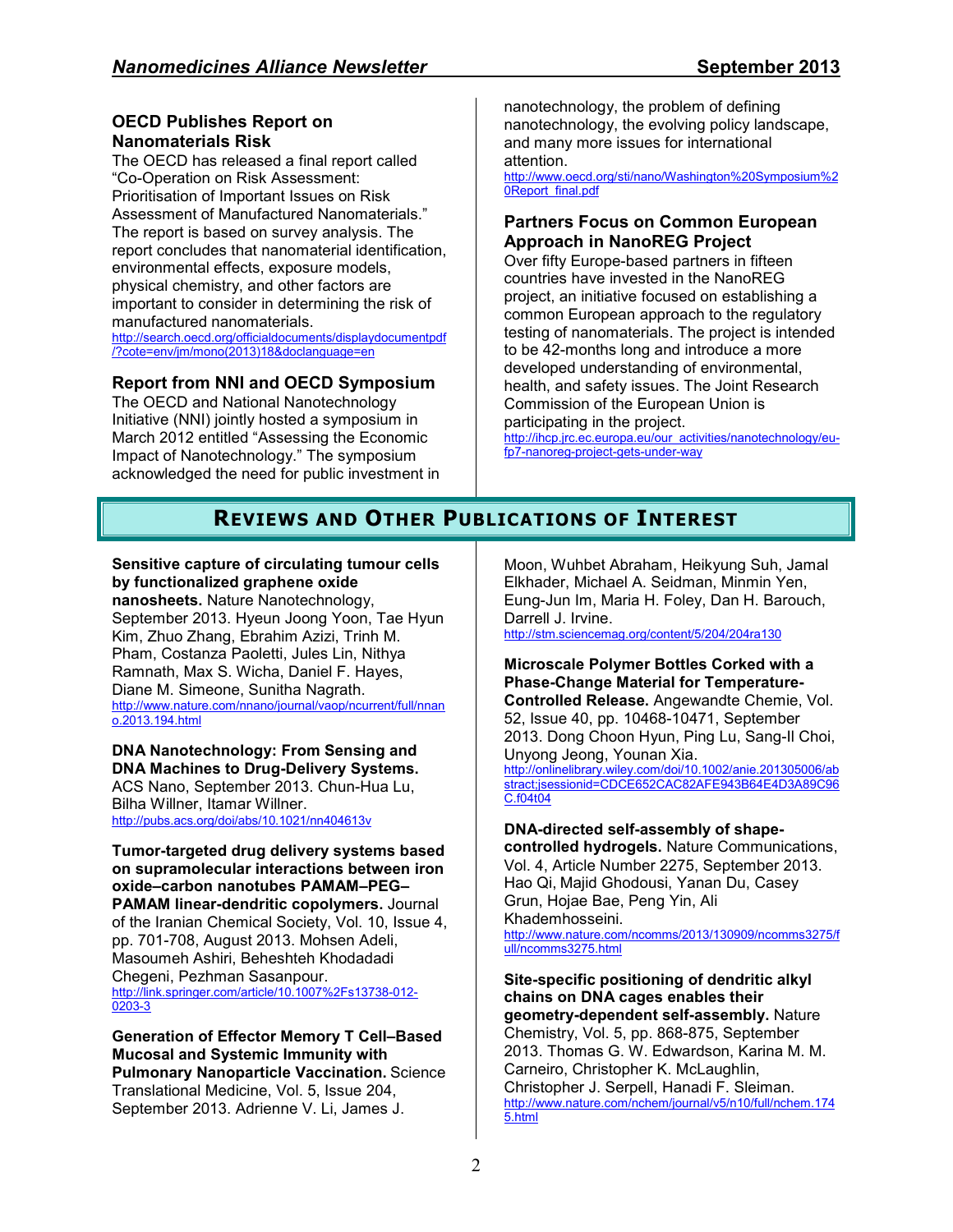**Rapidly–Dissolvable Microneedle Patches Via a Highly Scalable and Reproducible Soft Lithography Approach.** Advanced Materials, Vol. 25, Issue 36, pp. 5060-5066, September 2013. Katherine A. Moga, Lissett R. Bickford, Robert D. Geil, Stuart S. Dunn, Ashish A. Pandya, Yapei Wang, John H. Fain, Christine F. Archuleta, Adrian T. O'Neill, Joseph M. DeSimone.

http://onlinelibrary.wiley.com/doi/10.1002/adma.201300526/a bstract

**Microencapsulation of Chemotherapeutics into Monodisperse and Tunable Biodegradable Polymers via Electrified Liquid Jets: Control of Size, Shape, and Drug Release.** Advanced Materials, Vol. 25, Issue 33, pp. 4555-4560, September 2013. Pouria Fattahi, Ali Borhan, Mohammad Reza Abidian. http://onlinelibrary.wiley.com/doi/10.1002/adma.201301033/a bstract

## **CONFERENCES AND WORKSHOPS**

#### **6th International Symposium on Nanotechnology, Occupational and Environmental Health, October 28-31, 2013, Nagoya, Japan** Nanomaterial processing and

characterization Health effects and toxicity ADME Environmental toxicity Risk assessment and management http://square.umin.ac.jp/nanoeh6/index.html

#### **Carbon-Based Nano-Materials and Devices, November 3-8, 2013, Hualien, Taiwan**

Synthesis of carbon-based nanomaterials Characterization and processing of carbonbased nanomaterials Devices and Applications of carbon-based nanomaterials Multiscale modeling and computation

http://www.engconfintl.org/13ap.html

#### **2013 AAPS Annual Meeting Short Course #2: Quality Control of Nano Particulate Drugs: Manufacturing, Characterization, and Regulatory Considerations, November 10,**

**2013, San Antonio, Texas, USA**  Manufacturing Methods Regulatory Perspectives Physical/Chemical Stability Standards Development

http://www.nxtbook.com/nxtbooks/aaps/annualmeeting2013\_ preprogram/#/114

#### **Nanomedicines: Addressing the Scientific and Regulatory Gap, November 21, 2013, New York, NY, USA**

Regulatory Challenges Characterization Nanosimilars

http://www.nyas.org/Events/Detail.aspx?cid=21bd8d58- 3e14-4748-8ef9-5d7626031635

#### **NanoBIG: Nanotechnology in Healthcare, December 5-6, 2013, San Diego, CA, USA**

Nanocomposites Medical devices Preventive healthcare applications http://www.tcbi.org/files/brochures/nanoBIGSanDiegoInform ation.pdf

**IEEE Workshop on Nanoinformatics for Biomedicine, December 18-21, 2013, Shanghai, China** 

Computational toxicology Nanomaterial-biological interactions Translational research Risk assessment and regulation http://workshops.i-a-i.com/nanoinfo2013

#### **ASME 2014 3rd Global Congress on Nanoengineering for Medicine and Biology, February 2-5, 2014, San Francisco, CA, USA**

Therapeutics and Drug Delivery Regenerative Medicine and Tissue **Engineering** 

Modeling and Materials in Physiology, Disease, and Treatment Nanotoxicology http://www.asmeconferences.org/NEMB2014/

#### **BioNanoMed 2014, March 26-28, 2014, Krems, Austria**

Nanomedicines Innovation Diagnostics and Therapy Regenerative Medicine Imaging Technology Nano Safety http://www.bionanomed.at/index.php?id=26

#### **Nanotechnology for Health Care Conference, April 2-4, 2014, Petit Jean Mountain, Arkansas, USA**  Disease Diagnostics **Therapeutics Prevention**

http://arkansasnanohealth.com/